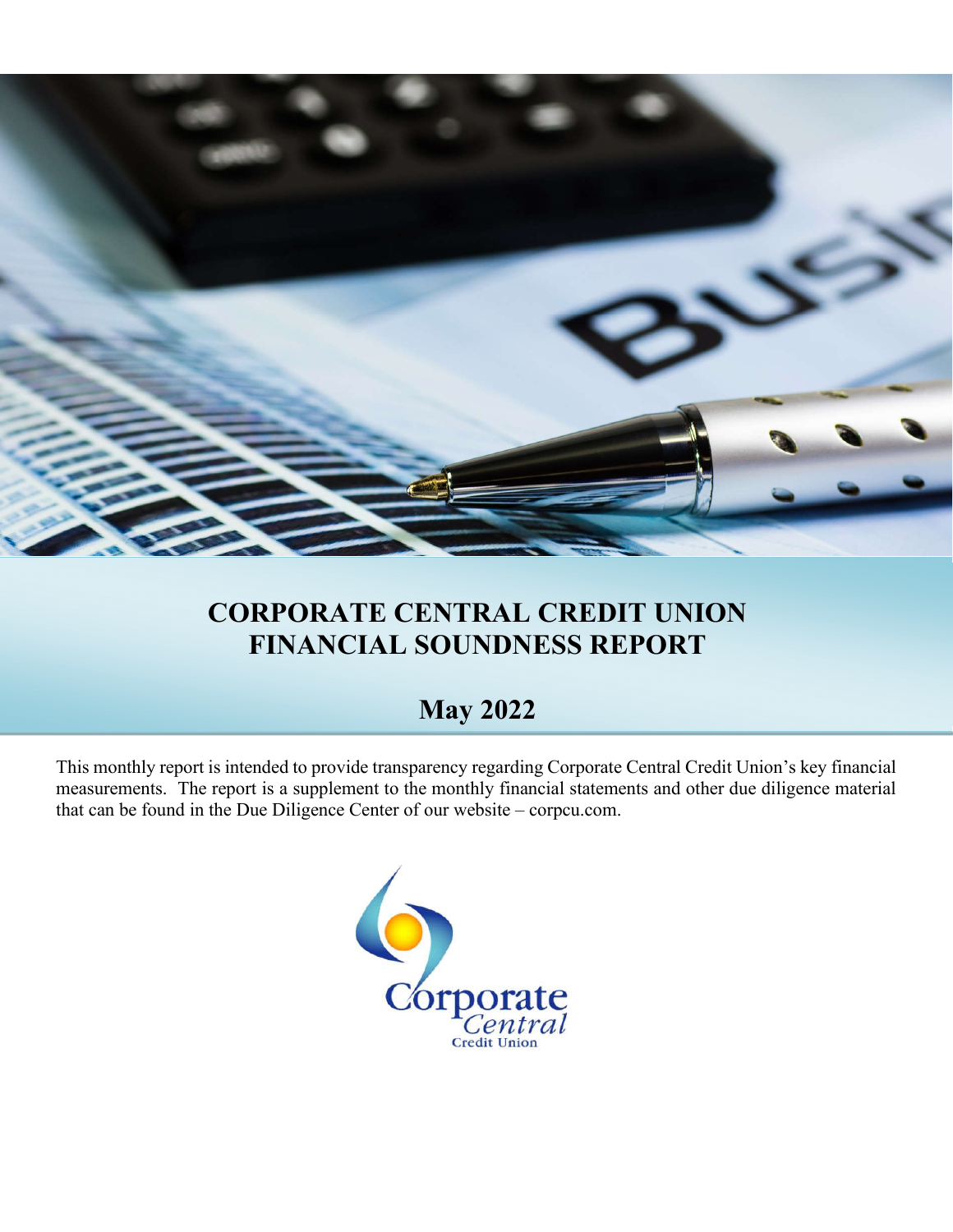### **Diversification**

As of May 31, 2022, Corporate Central had 14.6% of the investment and loan portfolio in deposits at the Federal Reserve. Investments in credit card asset-backed securities (ABS) represented 19.8%, FFELP student loan ABS, which are comprised of student loan-backed securities that are at least 97.0% guaranteed by the Department of Education, accounted for 12.4%, auto loan/lease ABS represented 17.4%, and equipment ABS represented 1.8% of the portfolio. Commercial Paper (CP) represented 7.6%, agency mortgage-backed securities, including agency commercial mortgage-backed securities (MBS) represented 6.1%, government & agency debentures represented 20.0%, member loans comprised 0.3%, and Home Equity ABS accounted for less than 0.01% of the total portfolio.



**Corporate Central's Portfolio Breakdown (Excluding Cash) Year over Year**

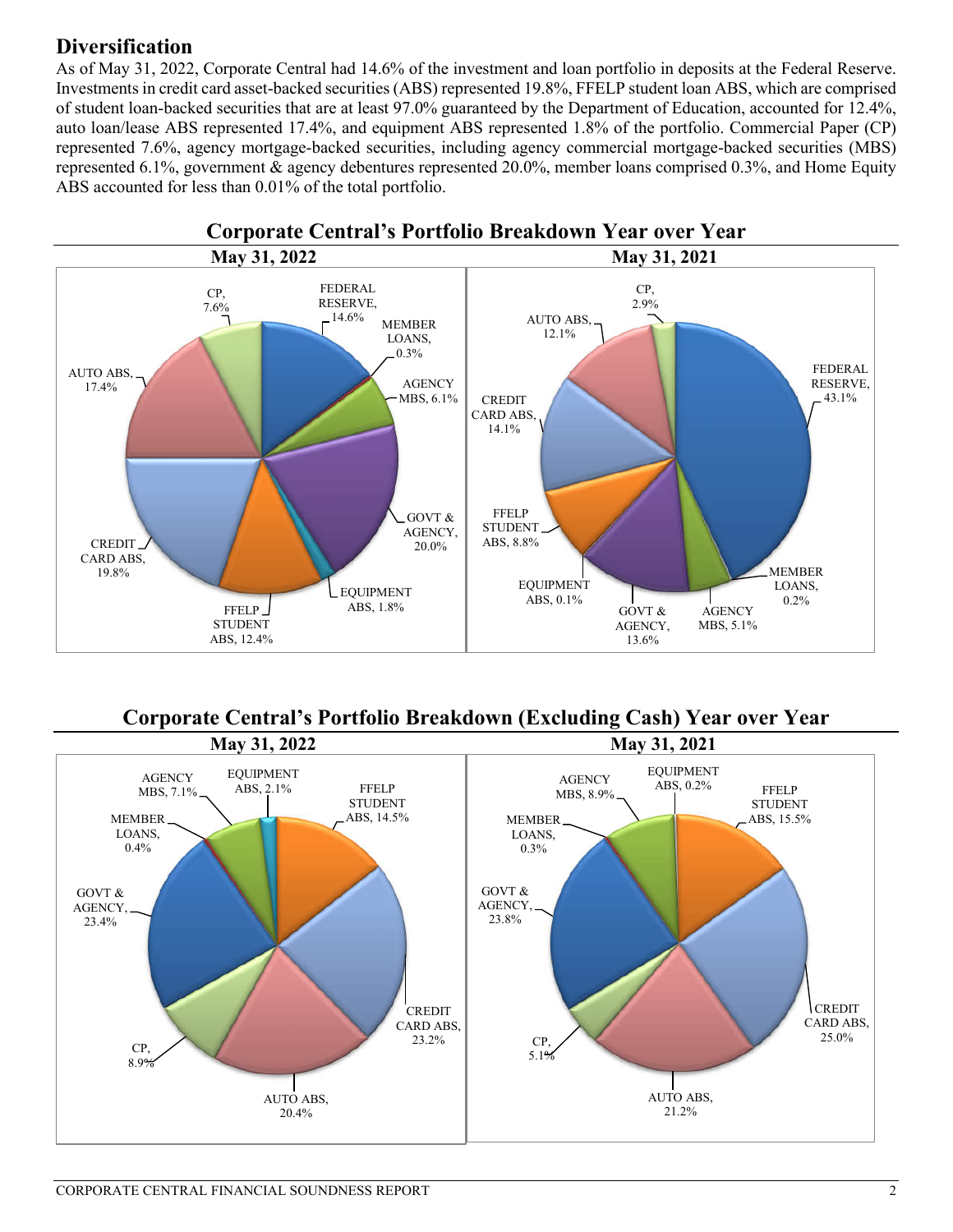The risk rating breakdown and unrealized loss of (\$46,437,470) on our investment portfolio can be seen below. Corporate Central classifies all marketable securities holdings as Available-For-Sale (AFS), which means all investments are markedto-market monthly. In recent months, market yields have soared higher at the fastest pace in nearly 40-years as expectations of the extent and timing of potential Fed hikes increased. This rise in yields continued in May and caused a decline in market values on fixed rate investments, resulting in an increase in unrealized losses over the last several months.

#### **Marketable Securities as of May 31, 2022**

|                                           | <b>Book Value</b> | <b>Market Value</b> | <b>Unrealized G/L</b> |
|-------------------------------------------|-------------------|---------------------|-----------------------|
| U.S. Gov't/Agency                         | \$822,966,017     | \$806,375,048       | (\$16,590,969)        |
| <b>Minimal Amount of Credit Risk</b>      | \$1,864,977,303   | \$1,835,139,291     | (\$29,838,012)        |
| More than a Minimal Amount of Credit Risk | \$217.925         | \$209.436           | $(\$8,489)$           |
| Totals                                    | \$2,688,161,245   | \$2,641,723,775     | $(\$46,437,470)$      |

### **Corporate Central's Capital Position as of May 31, 2022**

|                                            | 05/31/22       | Capital  | <b>Risk-Based</b> | <b>Regulatory Requirements-Well</b><br><b>Capitalized Levels</b> |                  |
|--------------------------------------------|----------------|----------|-------------------|------------------------------------------------------------------|------------------|
|                                            | <b>Capital</b> | Ratios*  | Capital**         | <b>Current</b>                                                   | <b>Benchmark</b> |
| <b>Retained Earnings</b>                   | \$134,822,618  | 3.80%    | $10.40\%$         | $1.50\%$ RE                                                      | $2.50\%$ RE      |
| <b>Perpetual Contributed Capital (PCC)</b> | \$117,850,396  | $3.32\%$ | $9.09\%$          |                                                                  |                  |
| Tier 1 (Core) Capital*                     | \$252,673,014  | 7.13%    | 19.49%            | $5\%$ Core &                                                     |                  |
|                                            |                |          |                   | $6\%$ (RB)                                                       |                  |
| <b>Tier 2 Capital</b>                      | \$48,058,169   | 1.36%    | $3.71\%$          |                                                                  |                  |
| Total Capital**                            | \$300,731,183  | 8.48%    | 23.20%            | $10\%$ (RB)                                                      |                  |

\*Capital ratios are capital divided by 12-month moving Daily Average Net Assets (DANA).

\*\*Risk-based (RB) capital ratios are capital divided by 12-month average, month-end Risk-Based Assets (RBA).

\*12-Month DANA - \$3,544,928,428 \*\*12-Month Average RBA - \$1,296,399,408

The graph below includes the Tier-1 Capital Ratios and RE Ratios and the regulatory well-capitalized requirements for each measurement.

Beginning in 2020, Corporate Central launched a multidimensional strategy to support our capital ratios during the period of unprecedented deposit and asset growth driven by the pandemic. The strategy has resulted in a total increase in Tier 1 capital of \$87.1 million, or 47.2%, since the beginning of 2020 in addition to redirecting approximately \$5 billion in deposits into off-balance sheet products over that same timeframe, which has allowed Corporate Central to remain well-capitalized throughout this extraordinary period. Substantial deposit levels due to the pandemic continue to be a challenge. Corporate Central will continue to work hard to ensure that it is solidly positioned in relation to requirements.

# Tier 1 Capital & Retained Earnings Ratios

Including Regulatory Well-Capitalized Requirements